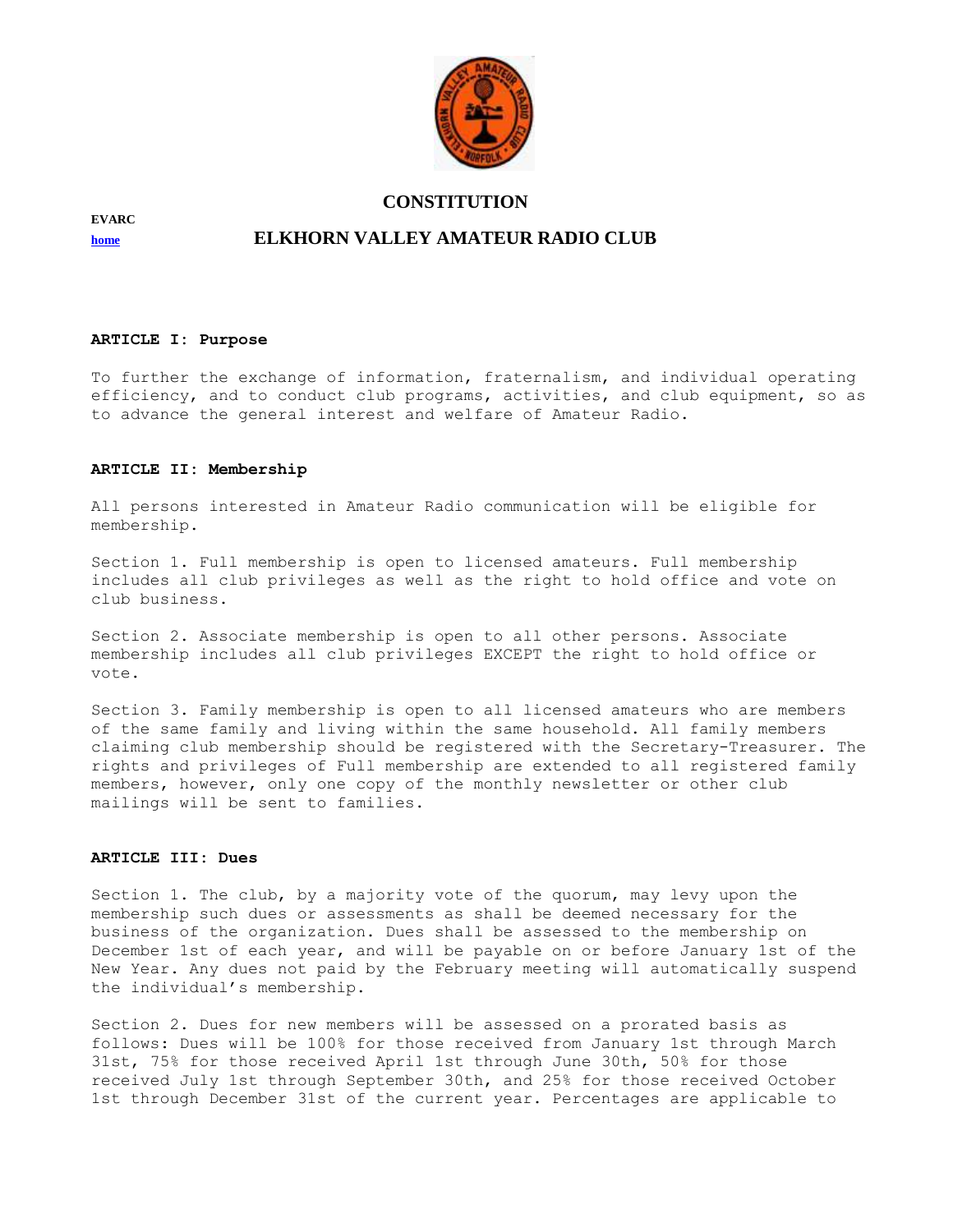

## **EVARC**

#### **[home](http://www.qsl.net/evarc) ELKHORN VALLEY AMATEUR RADIO CLUB**

dues that are assessed in accordance with Article III.

Section 3. Dues rates for each membership category will be established by the quorum. Any full time students interested in joining the club will be given a 50% discount on dues for the duration of their full time student status

#### **ARTICLE IV: Club Officers**

Section 1. Any full member, 19 years of age or older, shall be eligible to hold office. No individual may hold more than one elected position at a time with the exception of the president, who automatically sits on the board of directors in accordance with section 2 B, and the exception of the vice president, secretary, treasurer and/or secretary-treasurer who may also sit on the board of directors if so elected. At the discretion of the club the secretary-treasurer position may be combined or split into two positions. The decision will be voted on by the membership at the annual election meeting prior to election of officers.

*Rev 30 May 2008* 

Section 2. President

A. Shall preside at all scheduled meetings of the Club.

B. Shall be a member of the Board of Directors and shall remain a member of the Board of Directors for the year in office.

C. Shall, in the absence of the Secretary-Treasurer, sign or endorse checks, drafts or notes.

D. Shall be responsible for the activities of appointed committees and other appointed positions.

E. Shall perform all other incidental duties of the position as required.

Section 3. Vice President

A. Shall assist the President in all matters and shall conduct all functions of the President in the elected President's absence.

B. Shall plan programs of interest for presentation at general meetings.

C. Shall perform all other incidental duties of the position as required.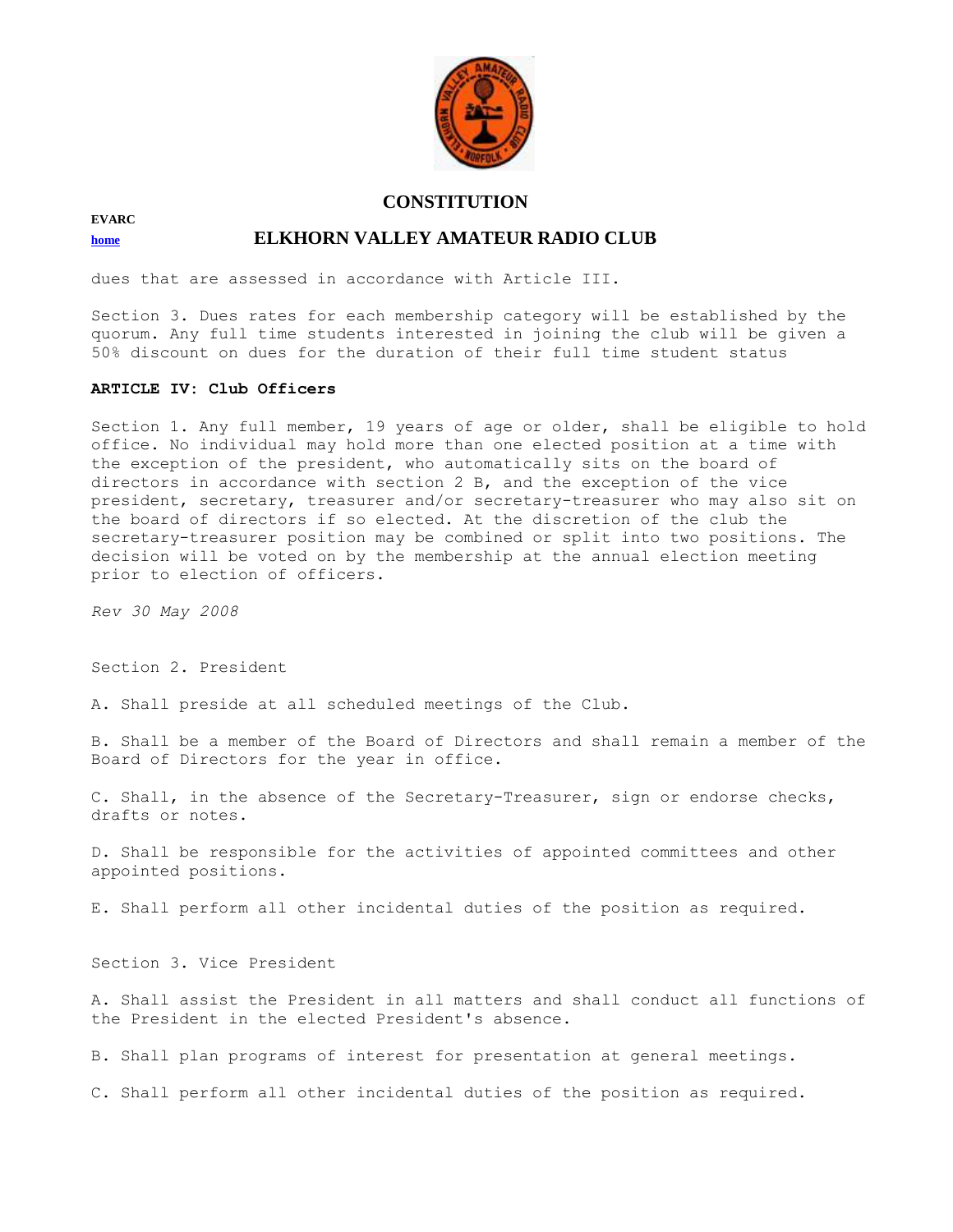

## **[home](http://www.qsl.net/evarc) ELKHORN VALLEY AMATEUR RADIO CLUB**

Section 4. Secretary-Treasurer. If a single individual holds the office of Secretary-Treasurer they shall perform all duties outlined below. If separate Secretary and Treasurer Positions are elected, the duties shall be divided as indicated by (S) or (T).

A. (S) Shall keep records/minutes of all regular meetings and special meetings B. (S) Shall handle all correspondence and publicity C. (T) Shall have charge of all funds of the organization, receive dues, deposit receipts, disperse moneys as approved by the club and shall keep written records of all transactions. D. (T) Shall make reports at the monthly meetings as to the status of the treasury as required. E.(S) Shall maintain a list of all current members and periodically publish a membership list in the monthly newsletter.

F.(S & T) Shall perform all other incidental duties of the position as required. Section 5. The officers of this club will be elected for a term of one (1) year by ballot of the Full members present, provided there be a quorum, at the meeting in December.

Section 6. The term of office will be from January through the following December.

Section 7. Vacancies occurring between elections will be filled by special elections at the first regular meeting following the withdrawal or resignation.

Section 8. Officers may be removed from office by a two-thirds (2/3) majority vote of the Full members of the club. Such vote shall be at a regularly scheduled meeting.

#### **ARTICLE V: Rules**

Section 1. ROBERT'S RULES OF ORDER shall be used to guide the proceedings however the will of the majority will prevail.

Section 2. A minimum of 25% of the persons holding a FULL Membership shall constitute a quorum for the transaction of club business.

Section 3. Meetings will be held monthly at a date, time and place as has been predetermined by the membership. Alterations for dinners, tours, picnics, etc. will be voted on as they occur.

**EVARC**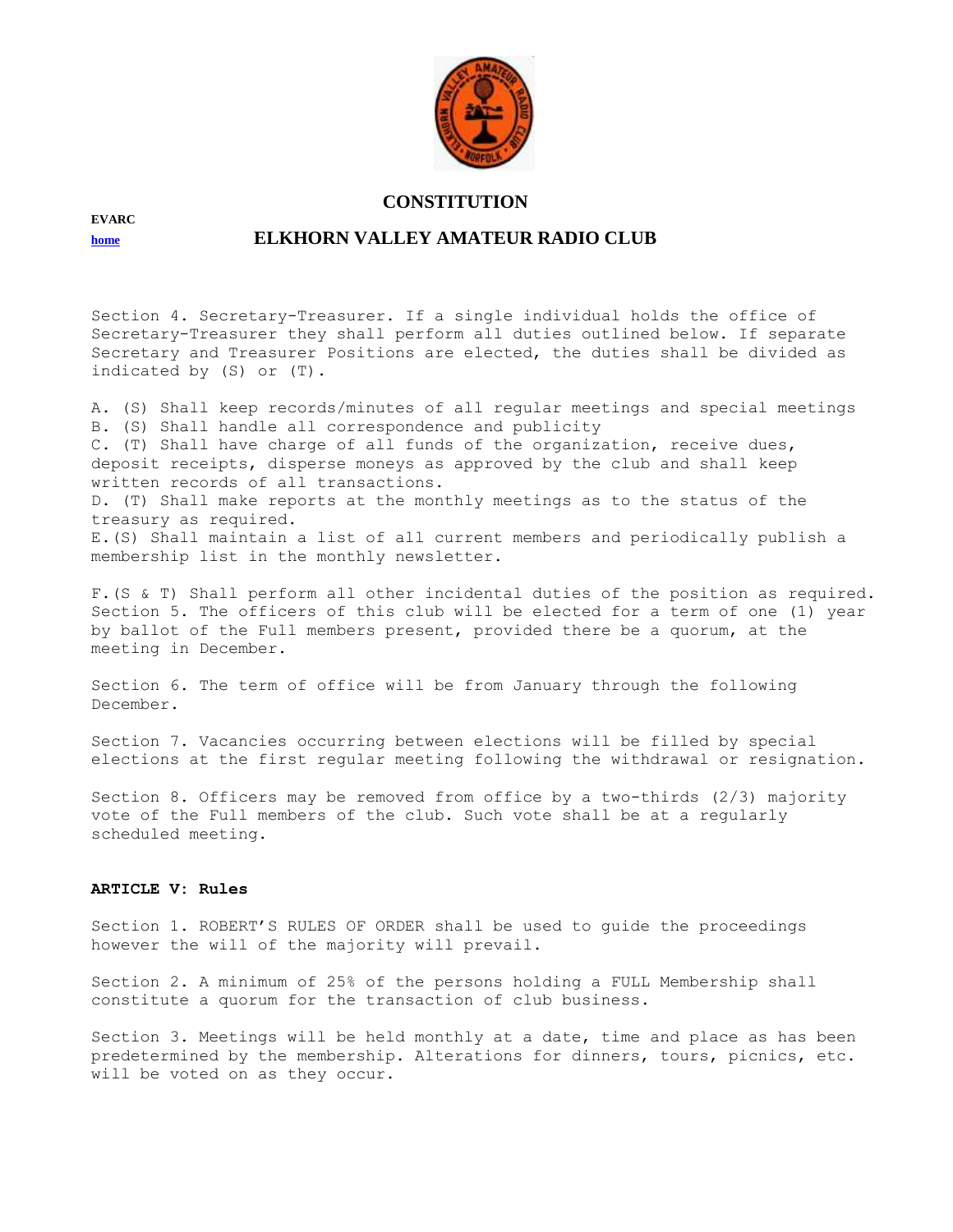

# **[home](http://www.qsl.net/evarc) ELKHORN VALLEY AMATEUR RADIO CLUB**

Section 4. Club officers, board members, and committee members will read and comply with Elkhorn Valley Amateur Radio Club Conflict of Interest Policy. Each member will be required to sign a statement indicating that they have read and agree to comply with the Conflict of Interest Policy. Failure to comply can result, as a minimum, removal from office in accordance with Article IV, Section 8 or Article VI, Section 5 of the Constitution.

(Section 5. Amendments—This Constitution may be amended by three-fourths (3/4) majority vote of the full membership present at the meeting, in accordance with the following procedures:

A. Proposals for amendments will be made public to the membership either in writing or orally at a regular meeting. They will then be posted in the EVARCer newsletter, with explanation of purpose, preceding the meeting at which said proposals will be introduced for votes.

B. Any proposal rejected by vote will not be readdressed for a period of not less than 90 days from date of vote.

#### **ARTICLE VI: Club Board of Directors**

Section 1. The club will operate under the guidance and advice of the Board of Directors per the Articles of Incorporation of the Elkhorn Valley Amateur Radio Club. Action taken on Board of Directors advice will be at the will of the club.

Section 2. Any full member, 19 years of age or older, shall be eligible to be a member of the board of directors. With the exception of the club president as noted in Article IV, Section 2, no individual may hold more than one elected position at a time. The Board of directors will consist of seven members, six to be elected according to Section 3 of this Article and the current club president. A minimum of five members of the Board of Directors will constitute a quorum for Board meetings.

Section 3. The Board of Directors will be elected by the club membership and will serve a three year term. Elections shall be held such that one-third (1/3) of the board will be elected each year. Board of Director elections shall take place in December with the term of office starting in January of the following year.

**EVARC**